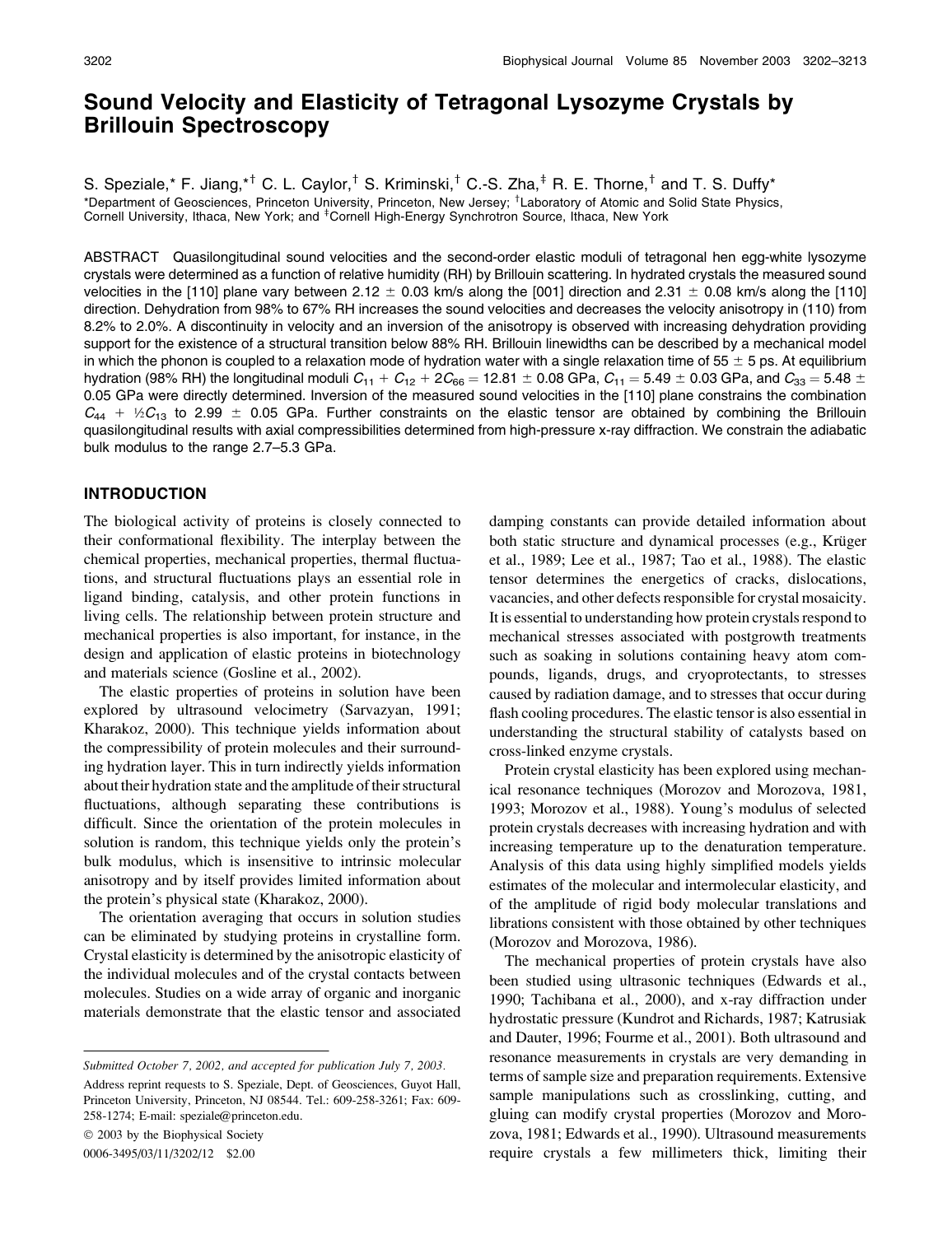applicability to the handful of proteins that yield crystals of such size. The existing results from all of these techniques are fragmentary.

Brillouin spectroscopy (Brillouin, 1922) is a noncontact method that has the potential to give a more complete picture of protein crystal elasticity. It allows direct measurement of the sound velocity along general directions in a transparent medium and hence the determination of the elastic tensor of anisotropic materials. Brillouin spectroscopy has been widely used for the study of inorganic crystals (Zha et al., 1993), polymers (Krüger, 1989) and biological materials (Vaughan and Randall, 1980; Lee et al., 1993).

Here we report results of the first extensive Brillouin scattering study of protein crystal elasticity. Some preliminary results have been published elsewhere (Caylor et al., 2001).

## SAMPLES AND EXPERIMENTAL METHODS

Tetragonal hen egg-white lysozyme crystals were grown at 21<sup>°</sup>C in hanging and sitting drops and in agarose gels  $(0.1\% \text{ w/v})$ , using solutions consisting of 40–60 mg/ml lysozyme (Seikagaku, 63 recrystallized) and 0.5 M NaCl in 50 mM acetate buffer at  $pH = 4.5$ . All crystals had well-developed {110} and {101} faces, and gel-grown crystals had nearly ideal habits. The equilibrium relative humidity (RH) corresponding to the growth conditions was 98%.

Crystals were dehydrated to different RH by equilibration, at  $T = 295 \pm$ 1 K, with vapors of saturated salt solutions of  $KNO<sub>3</sub> (93% RH)$ , KCl (86%), KBr (83%), (NH<sub>4</sub>)<sub>2</sub>SO<sub>4</sub> (79%), NaCl (75%), and CuCl<sub>2</sub> (67%). The values of RH are based on those reported in Rockland (1960). A small drop of the appropriate salt solution was placed in the capillary at a distance of  $\sim$ 1 cm from the crystal. X-ray topography and x-ray diffraction peak shape analysis (Dobrianov et al., 2001) show evidence of fine scale heterogeneities and dislocations in tetragonal lysozyme crystals dehydrated below 88% RH. However, we did not observe any evidence of Brillouin signal degradation even in highly dehydrated crystals.

Using Brillouin scattering, acoustic velocities can be determined in a transparent medium from the frequency shift of laser light inelastically scattered by thermal vibrations. For an optically isotropic medium, conservation of energy and momentum require that the frequency of the scattered light be shifted from that of the incident light by (Brillouin, 1922):

$$
\Delta \omega = \pm 2vn \mathbf{k}_0 \sin(\theta/2),\tag{1}
$$

where  $v$  is the phonon velocity in the measured direction,  $n$  is the refractive index of the scattering medium,  $k_0$  is the wave vector of the incident light, and  $\theta$  is the angle between the incident and scattered wave vectors. Three Brillouin peaks will in general be produced by the three polarizations (quasilongitudinal, and two quasitransverse) of the scattering phonon along a general direction in crystalline solids. Due to its extremely low birefringence ( $\Delta n = 0.005$ ; Cervelle et al., 1974), tetragonal lysozyme can be considered as an optically isotropic medium allowing Eq. 1 to be used in the analysis of the Brillouin spectra.

Brillouin scattering is performed using standard scattering geometries characterized by different angles between the directions of the incident and scattered light outside the sample that are shown in Fig. 1,  $b-d$ . These



 $\Delta \omega = \omega_0 - \omega_s$ 

FIGURE 1 (*a*) Schematic diagram of the sample holder. (1) square cross-section glass capillary, for measurements in 180 and 90R scattering geometries; and (2) sealed circular glass slides for measurements in the 90A forward geometry, with V.P., vertical plane, and  $H.P.,$  horizontal plane.  $(b-e)$  Diagrams of the scattering geometries in the different experimental configurations used in this study:  $k_0$  is the incident wave vector,  $k<sub>S</sub>$  the scattered wave vector, q the phonon wave vector, v the phonon velocity,  $\Delta\omega$  the Brillouin scattering frequency shift,  $\lambda_0$  the incident laser wavelength,  $n$  the refractive index of the scattering medium,  $\omega_0$  the incident frequency, and  $\omega_S$ the scattered frequency.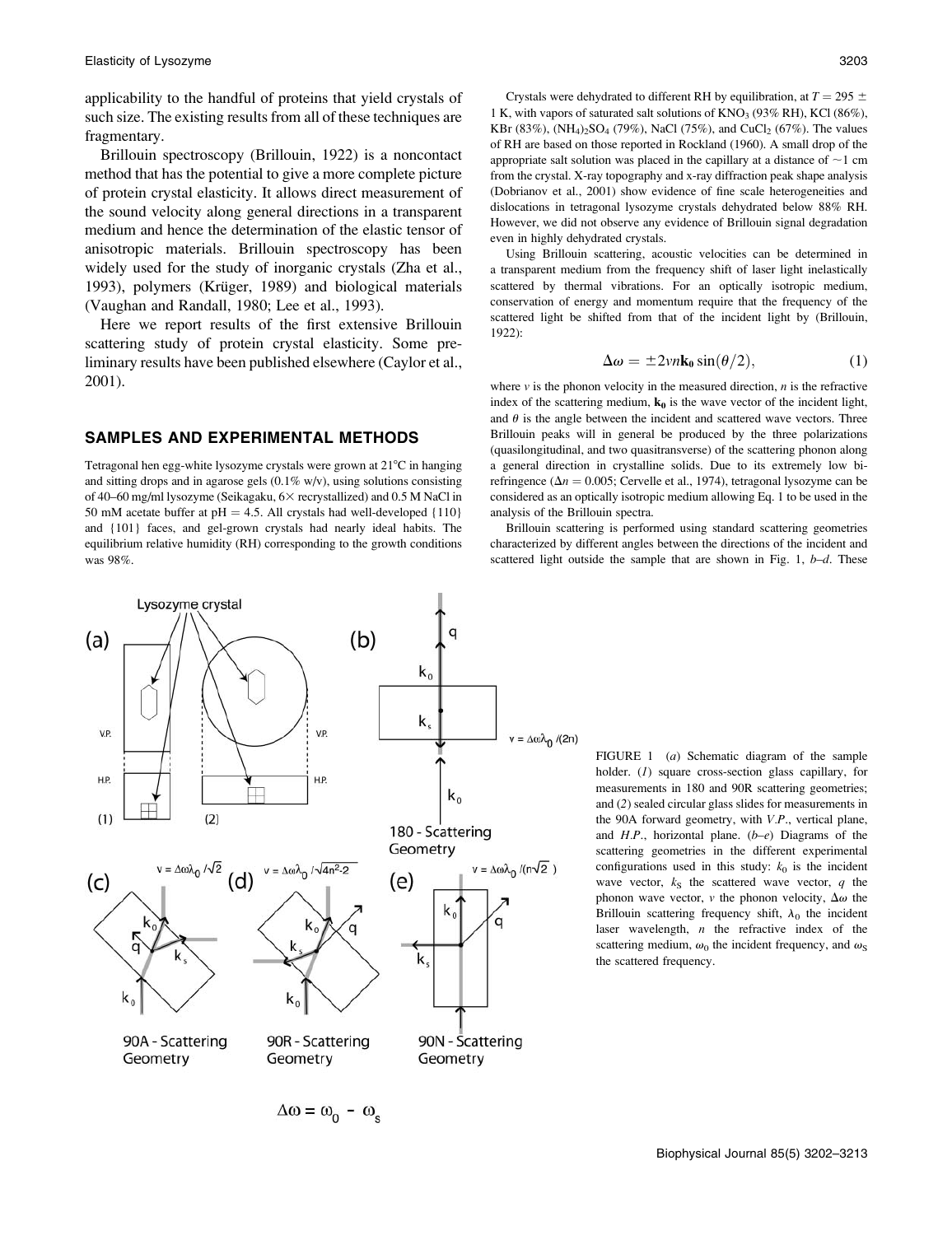geometries prevent overlap of sample scattering with the unshifted incident light and can enhance peak intensities by exploiting selection rules imposed by the elasto-optic coupling in the examined material (e.g., Cummins and Schoen, 1972).

The elastic tensor of tetragonal lysozyme (Laue group, 4/mm) has six unique nonzero elements (written in contracted notation as:  $C_{11}$ ,  $C_{12}$ ,  $C_{13}$ ,  $C_{33}$ ,  $C_{44}$ , and  $C_{66}$ ). The relationship between velocity and polarization of the phonon and the elastic properties of the scattering medium are expressed by Christoffel's equation (Auld, 1973):

$$
(C_{iklm}l_kl_m - \rho v^2 \delta_{il})u_l = 0, \qquad (2)
$$

where  $C_{iklm}$  are the elastic constants,  $l_k$  and  $l_m$  are the direction cosines of the phonon,  $u_1$  is the local displacement vector,  $\rho$  is the density of the material, v is the velocity of the phonon, and  $\delta_{il}$  is the Kronecker delta. Eq. 2 is a set of three homogeneous equations, which have nontrivial solutions only if

$$
|C_{iklm}l_k l_m - \rho v^2 \delta_{il}| = 0. \tag{3}
$$

This is a cubic equation in  $\rho v^2$  with three real positive roots.

A vertically polarized neodymium vanadate laser ( $\lambda$  = 532.15 nm) operated at 1.59 W and filtered to 1.59 mW was used as an excitation source. X-ray topography and diffraction resolution measurements performed at the Cornell High-Energy Synchrotron Source on crystals after extended laser illumination verified that these small powers caused no heating damage. Brillouin spectra were acquired using a six-pass Sandercock tandem Fabry-Perot interferometer (Lindsay et al., 1981) and a solid-state photon detector with 70% quantum efficiency. Experiments were performed with and without polarization control in the incident and scattered light path. A diagram of the setup of the Brillouin system used in this study is outlined in Fig. 2. Selected crystals were mounted in square cross-section capillaries or sandwiched between parallel glass slides (Fig.  $1 \, a$ ). The typical size of the analyzed crystals was  ${\sim}400 \times 500 \times 100 \mu$ m but Brillouin signal was obtained from crystals as small as  $\sim$  200  $\times$  300  $\times$  60  $\mu$ m. The setup that we used is capable of producing intense Brillouin signal from high-quality crystals as small as  $60 \times 60 \times 20 \mu$ m.

Sound velocities were measured in 90A forward scattering geometry (Fig. 1 c) along 10–18 directions in the  $(110)$  plane in crystals at 98%, 79%, and 67% RH. Sound velocities in the [110] and [001] directions were measured using the 90A and 90R scattering geometry (Fig. 1 d) in crystals at 93% and 86% RH. Sound velocities along [110] were measured in the 180 scattering geometry (Fig. 1 b) in crystals at 98% RH. Measurement of sound velocity along the [100] direction were performed in the 90N scattering geometry (Fig. 1 e).

#### RESULTS

In all experiments only one of the three expected acoustic modes was detected. To identify this mode, we measured the Brillouin shift along the [110] and [001] directions controlling the polarization of the incident and scattered light. A half waveplate was used to rotate the polarization of the incident light, and a polarizer and analyzer with a high extinction ratio were inserted in the incident and scattered light paths, respectively. The Brillouin scattered light intensity, I, can be expressed as (Cummins and Shoen, 1972):

$$
I(\boldsymbol{\omega}) \propto {\left\{ \mathbf{e}_{\rm s} \cdot [T_{\rm ij}] \cdot \mathbf{e}_{\rm i} \right\}}^2, \tag{4}
$$

where  $e_s$  and  $e_i$  are unit vectors in the direction of the polarization of the scattered and incident light, respectively, and  $T_{ii}$  is the Brillouin scattering tensor component, which is related to the elasto-optic coupling tensor. The observed extinction of the Brillouin features in cross-polarized light



FIGURE 2 Schematic diagram of the Brillouin scattering system.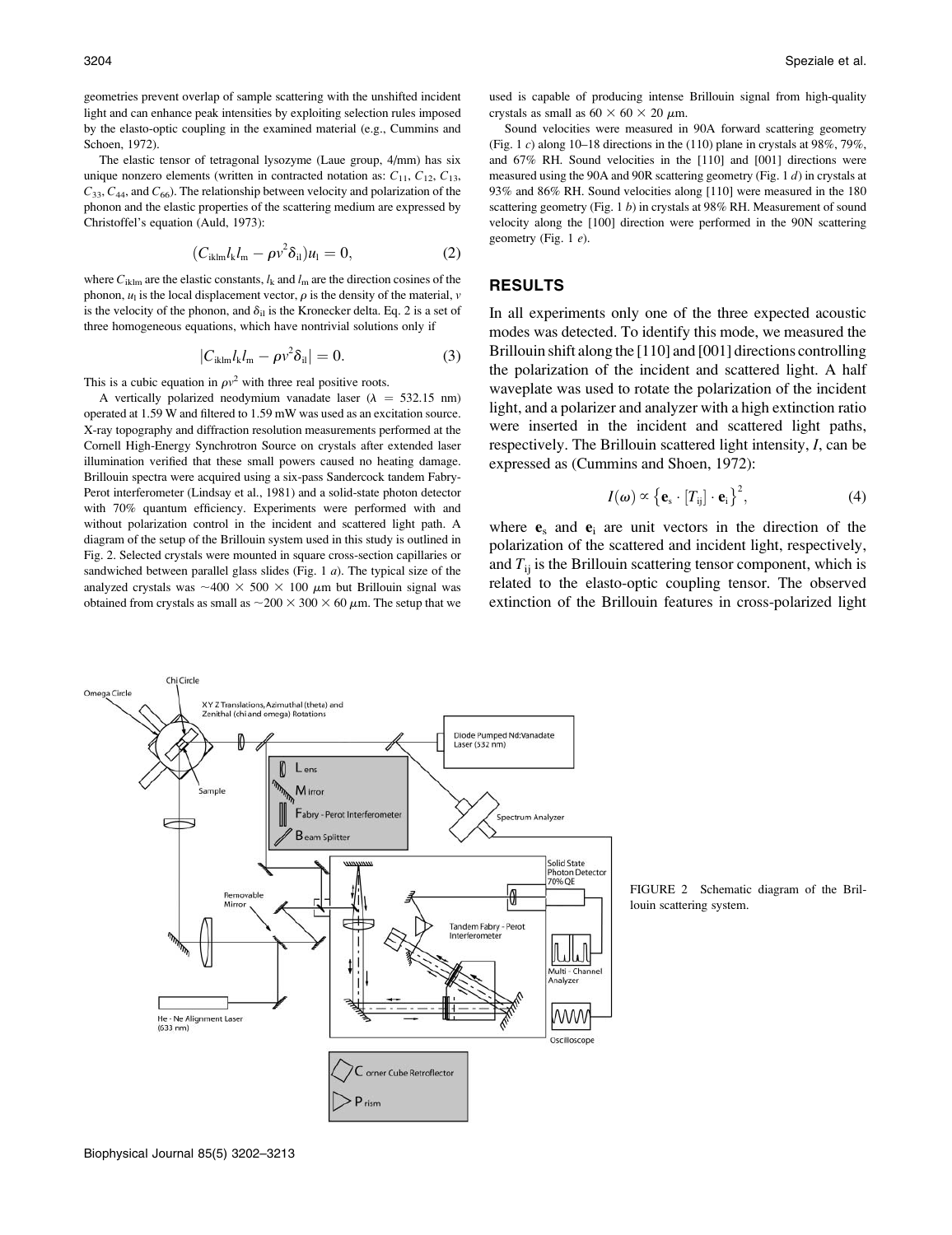confirms that the observed acoustic mode has a pure longitudinal polarization in the [110] and [001] directions and a quasilongitudinal character in the intermediate directions. The absence of transverse modes may be due to the low efficiency of the elasto-optic coupling in the examined crystal directions, or to low transverse velocities that cause the corresponding peaks to be obscured by the tails of the elastic scattering peak.

Typical Brillouin spectra are shown in Fig. 3. Comparison of the frequency shift measured in the [110] direction in backscattering (180), forward symmetric (90A), and reflected symmetric (90R) geometries yield a refractive index of 1.51  $\pm$  0.07 in good agreement with the value of 1.56  $\pm$ 0.01 obtained by oil immersion and with the value reported by Cervelle et al. (1974) of 1.538–1.575.

The observed acoustic velocities along the (110) plane of tetragonal lysozyme reveal significant velocity anisotropy, expressed as the absolute value of the difference between the velocity measured along the [110] and [001] directions (Fig. 4). The anisotropy decreases with increasing dehydration from 0.2 km/s at 98% RH to 0.09 km/s at 67% RH. The character of the anisotropy changes between 93% and 86% RH, as indicated by the variation of acoustic mode velocity with crystallographic direction and by a discontinuity in the general trend of increasing acoustic velocity with the degree of dehydration (Fig. 4).



FIGURE 3 Brillouin spectra for phonons propagating in the [110] direction in tetragonal lysozyme crystals at different relative humidities. The dots indicate the raw data. The lines are a fit to a model for the mechanical coupling of the acoustic phonon to a relaxation mode of hydration water.



FIGURE 4 Sound velocity of tetragonal lysozyme along the [110] and [001] directions as a function of RH. There is a discontinuous increase of both velocities and an inversion of the velocity ratio in the 93%–87% RH range.

### **DISCUSSION**

In the [110] direction, Christoffel's equation for the tetragonal system can be factored. The solution for the quasilongitudinal acoustic velocity has the form (e.g., Auld, 1973):

$$
v_{[110]L} = \sqrt{\frac{C_{11} + C_{12} + 2C_{66}}{2\rho}},
$$
\n(5)

where  $\rho$  is the density of crystalline lysozyme (taken from the isothermal dehydration data of Gevorkyan and Morozov, 1983). The velocity measured along the [001] direction allows us to directly determine the constant  $C_{33}$  from (Auld, 1973):

$$
v_{[001]L} = \sqrt{\frac{C_{33}}{\rho}} \tag{6}
$$

The effective elastic constants along these two directions show a discontinuity as a function of degree of dehydration in the 93–86% RH range (Fig. 5), in agreement with the direct sound velocity measurements.

The velocities of the quasilongitudinal acoustic mode along the [110] and [001] directions at 98% RH are 2.31  $\pm$ 0.04 km/s and  $2.12 \pm 0.03$  km/s, respectively. Additional measurements along the [100] direction resulted in a velocity of 2.13  $\pm$  0.01 km/s. These velocities correspond to values for the longitudinal modulus  $M_{L[110]} = C_{11} + C_{12} + 2C_{66} =$  $12.81 \pm 0.08$  GPa,  $M_{\text{L}[001]} = C_{33} = 5.48 \pm 0.05$  GPa, and  $M_{\text{L}[100]} = C_{11} = 5.49 \pm 0.03 \text{ GPa}$ . The longitudinal acoustic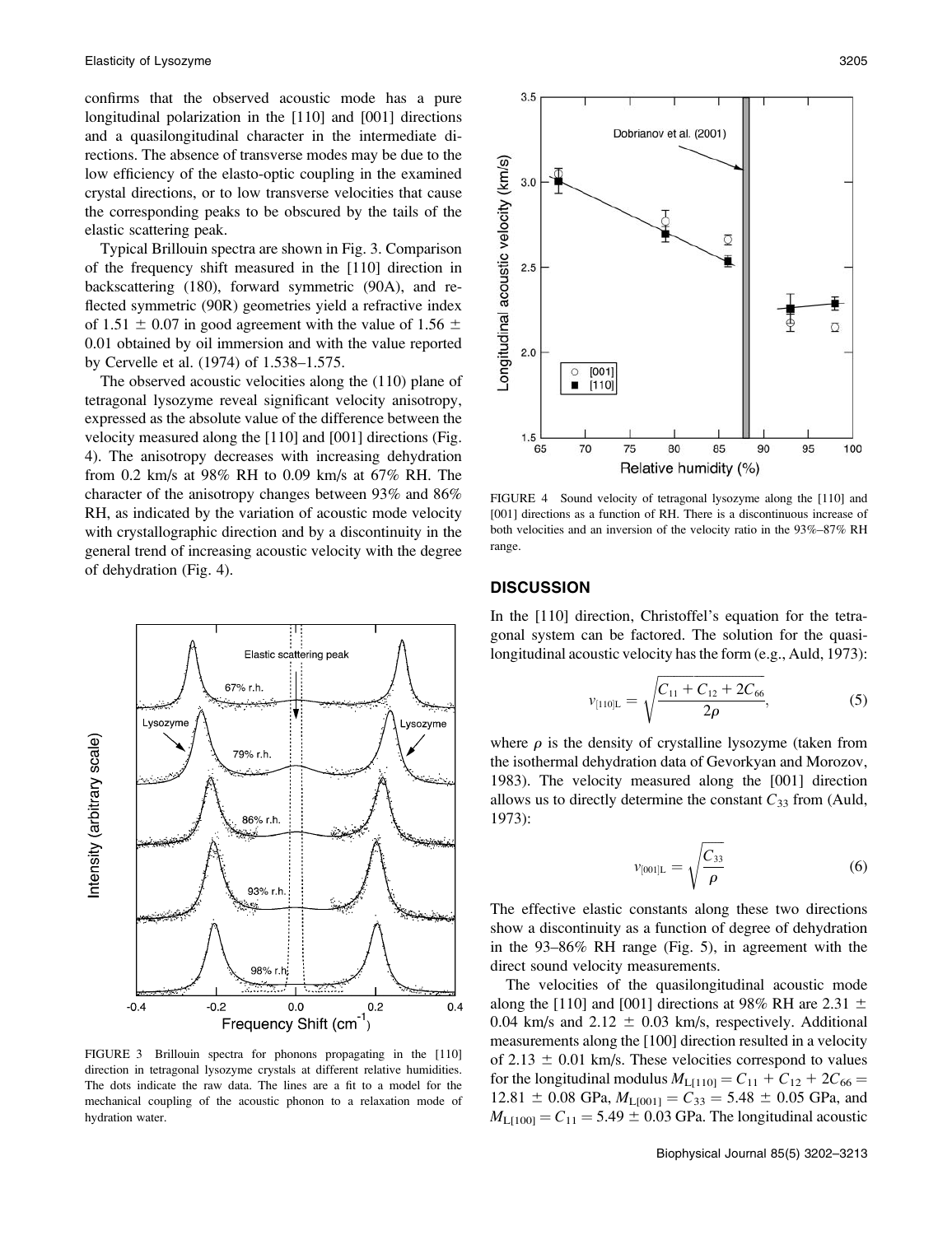

FIGURE 5 Elastic constant  $C_{33}$ , and the combinations  $\frac{1}{2}(C_{11} + C_{12} + C_{13})$  $2C_{66}$ ) and  $C_{44} + 0.5C_{13}$  (see text) of tetragonal lysozyme crystals plotted as a function of RH. The solid line is the best fit to the structural model for  $\frac{1}{2}(C_{11} + C_{12} + 2C_{66})$ , whereas the dashed line is the best fit for  $C_{33}$ .

velocity along [110] and the effective stiffness  $M_{\text{L}[110]}$  is larger than the value determined by ultrasonic measurements performed by Tachibana et al. (2000, 2002) (Table 1). The difference of the measured velocities (25%) and, as a consequence, the difference of the longitudinal modulus (60%), are both much larger than mutual uncertainties.

The dependence of the measured acoustic velocity on the phonon direction at 98% RH is anisotropic (Fig. 6). The maximum measured velocity along [110] and the minimum velocity along [001] differ by 0.20 km/s (8.2%). Bounds to the value of Young's modulus,  $E$ , can be estimated assuming

elastic isotropy, as in Tachibana et al. (2000), using (e.g., Auld, 1973),

$$
E = \frac{(1+\sigma) \times (1-2\sigma) \times M_{\rm L}}{(1-\sigma)},\tag{7}
$$

where  $M_{\rm L}$  is the longitudinal modulus, and  $\sigma$  is Poisson's ratio.

Using the longitudinal moduli along [100] , [001] , and [110] and fixing Poisson's ratio to 0.33, as observed in many polymers, the two ''bounds'' to the value of the isotropic Young's modulus from data in the [110] and [001] directions are  $4.32 \pm 0.03$  and  $3.69 \pm 0.02$  GPa (Table 1). These values are higher than the dynamic moduli determined with the microreed method (Morozov et al., 1988) and the isotropic value from ultrasonic measurements (Tachibana et al., 2000), and suggest a frequency dependence of Young's modulus (Fig. 7).

The measurements performed in this study show that dehydration increases the sound velocity in tetragonal lysozyme crystals, consistent with previous measurements of elastic properties of dehydrated triclinic lysozyme crystals (Morozov and Morozova, 1981). Dehydration also decreases the overall velocity anisotropy along the [110] plane from 8.2% at 98% RH, to 2.8% at 79% RH, to 2.0% at 67% RH (Fig. 6). The [110] direction is the fastest direction at elevated RH, but the anisotropy inverts  $\langle 93\% \text{ RH}$ , and [001] becomes the fastest direction. The longitudinal acoustic velocities along [110] and [001] directions as a function of dehydration also show a discontinuity in the range from 93% to 86% RH (Fig. 4). These results are in agreement with xray diffraction evidence for a structural phase transition in the same humidity range (Salunke et al., 1985, Dobrianov et al., 2001). Sound velocity discontinuities as a function of RH have been interpreted as phase transitions in other organic systems (Lee et al., 1993).

After correction for instrumental broadening, we calculated the normalized attenuation of the quasilongitudinal

|                                         | Longitudinal modulus                    |                           | Bulk modulus | Young's modulus                         |                       |
|-----------------------------------------|-----------------------------------------|---------------------------|--------------|-----------------------------------------|-----------------------|
| Technique                               | $ML[110]$ (GPa)                         | $M_{\text{LIO011}}$ (GPa) | $K$ (GPa)    | $E_{[110]}$ (GPa)                       | $E_{[001]}$ (GPa)     |
| Brillouin scattering (dynamic modulus)  | $12.81*-22.2$ <sup>†</sup>              | $5.48*-11.7$ <sup>†</sup> |              | $4.32**$ <sup>#</sup>                   | $3.69**^{\ddagger}$   |
| X-ray diffraction                       |                                         |                           | $4 - 10^{8}$ |                                         |                       |
| Resonance method (dynamic modulus)      |                                         |                           |              |                                         | $1.0*^{1} - 8.0*^{1}$ |
| Microreed bending (static modulus)      |                                         |                           |              | $0.18*^{9}$ – 2.3 <sup>1</sup> **       |                       |
| Ultrasonic pulse-echo (dynamic modulus) | $7.99$ <sup><math>\dagger</math>†</sup> |                           |              | $27$ <sup><math>\ddagger</math>††</sup> |                       |

TABLE 1 Measured dynamic and static elastic moduli of tetragonal hen egg-white lysozyme crystals

 $M_{\text{L}[110]} = C_{11} + C_{12} + 2C_{66}$ ;  $M_{\text{L}[001]} = C_{33}$ .

\*98% RH.

 $167\%$  RH.

<sup>‡</sup>Isotropic Young's modulus calculated for Poisson's ratio is 0.33. Velocity is in the specified directions.

§ Kundrot and Richards (1987), Kharakov (2000), and Fourme et al. (2001); at 98% RH.

{ Morozov et al. (1988); at 98–0.01% RH.

Average of the values for [001], [110], and [100].

\*\*0.01% RH.

 $<sup>†</sup>$ Tachibana et al. (2000, 2002); at 98% RH.</sup>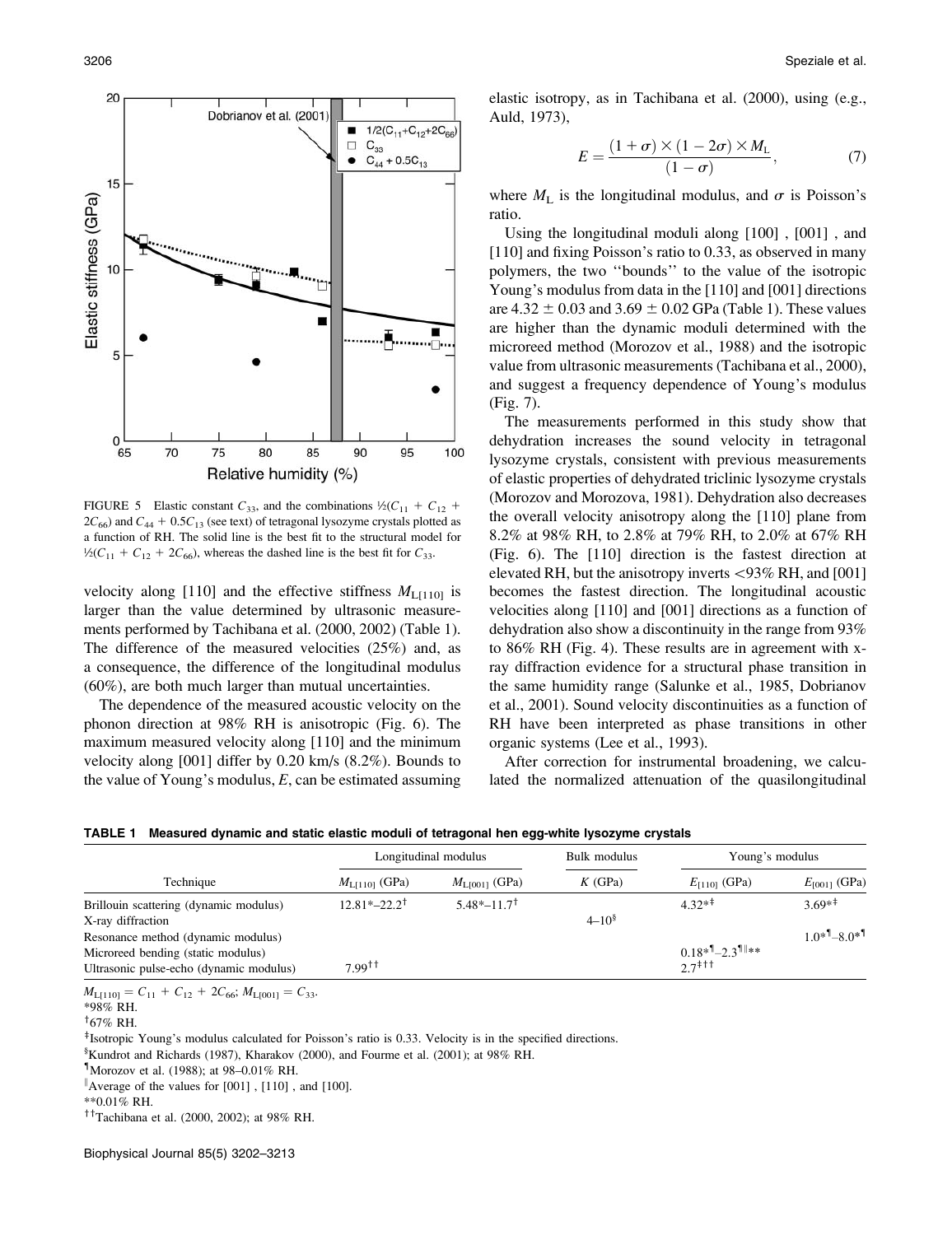

FIGURE 6 Longitudinal sound velocities of tetragonal lysozyme crystals as a function of direction in the (110) plane. The solid lines are model velocities computed from the best-fit elastic constants. Error bars are smaller than the symbols where not shown. FIGURE 7 Range of values of the Young's moduli of tetragonal

phonons in the [110] and [001] directions (e.g., Lee et al., 1993),

$$
\alpha \lambda_{\rm S} = 2\pi \Gamma_{1/2} / \Delta \nu_{\rm B},\tag{8}
$$

where  $\alpha$  is the phonon's energy decay constant,  $\lambda_{\rm S}$  is the phonon wavelength,  $\Gamma_{1/2}$  is the half-width at half-maximum of the Brillouin peak, and  $\Delta \nu_{\rm B}$  is the Brillouin frequency shift.

The phonon attenuation decreases with dehydration, and it does not show any discontinuity in the 93–86% RH range (Fig. 8). The value of the phonon attenuation for both the [001] and [110] directions ranges between 0.3 and 0.9, and it is comparable to hypersonic attenuation of plastic crystalline and amorphous organic solids, which ranges between 0.4 and 0.7 (e.g., Folland et al., 1975; Huang and Wang, 1975). However, other factors including static disorder and the effect of coupling with the relaxation mode of the hydration shell (Tao et al., 1988; Lee et al., 1993) could contribute to the observed peak width.

While the details of hypersonic attenuation in lysozyme and its dependence of dehydration will be the subject of future study, here we briefly outline a simple model to describe the Brillouin linewidths observed in the [001] and [110] directions at different RH. We assume that the dominant source of phonon damping is due to coupling to relaxational modes originating from orientational motions of hydration water surrounding the protein surface inside the crystal (Tao et al., 1988). Our approach closely follows the method developed for DNA by Tominaga et al. (1985) and Lee et al. (1987; 1993). Raman studies have suggested that



lysozyme crystals as determined using different techniques in different frequency ranges. See Table 1 for the data references.

the dynamics of hydration water are similar for both DNA films and lysozyme crystals (Urabe et al., 1998).

According to the fluctuation-dissipation theorem, the Brillouin spectral profile  $S(\omega)$  is proportional to the imaginary part of the dynamic susceptibility (Lee et al., 1993),

$$
S(\omega) \approx \frac{kT}{\hbar \omega} \text{Im}(\chi),\tag{9}
$$

where  $k$  is Boltzmann's constant and  $T$  is the temperature (in K). The dynamic susceptibility  $\chi$  is expressed as

$$
\chi(\omega) = 1 / \big\{ \big[ \chi_{\rm p}(\omega) \big]^{-1} - \big[ \delta^2 / [ \chi_{\rm r}(\omega) \big]^{-1} \big] \big\},\tag{10}
$$

where  $\chi_{\rm p}(\omega) = 1/(\omega_0^2 - \omega^2 - i\omega\gamma)$  is the uncoupled phonon susceptibility;  $\chi_{r}(\omega) = 1/(1 - i\omega\tau)$  is the susceptibility of the Debye relaxational mode of the hydration water;  $\delta$  is the coupling constant, proportional to the coupling strength (Lee et al., 1993);  $\omega_0$  and  $\gamma$  are the frequency and linewidth of the uncoupled phonon; and  $\tau$  is the (single) relaxation time of the water of hydration. Twenty Brillouin spectra collected along [110] and [001] at different relative humidities were fit to Eq. 9. Representative results of application of this model are shown in Fig. 8.

From Fig. 8, the hydration shell coupling is responsible for 29–85% of the observed acoustic attenuation, but no systematic differences in this coupling along the [110] and [001] directions is observed. The lifetime of the relaxation mode is  $55 \pm 5$  ps, comparable to the value observed in Na-DNA and hyaluronic acids (Tao et al., 1988; Lee et al.,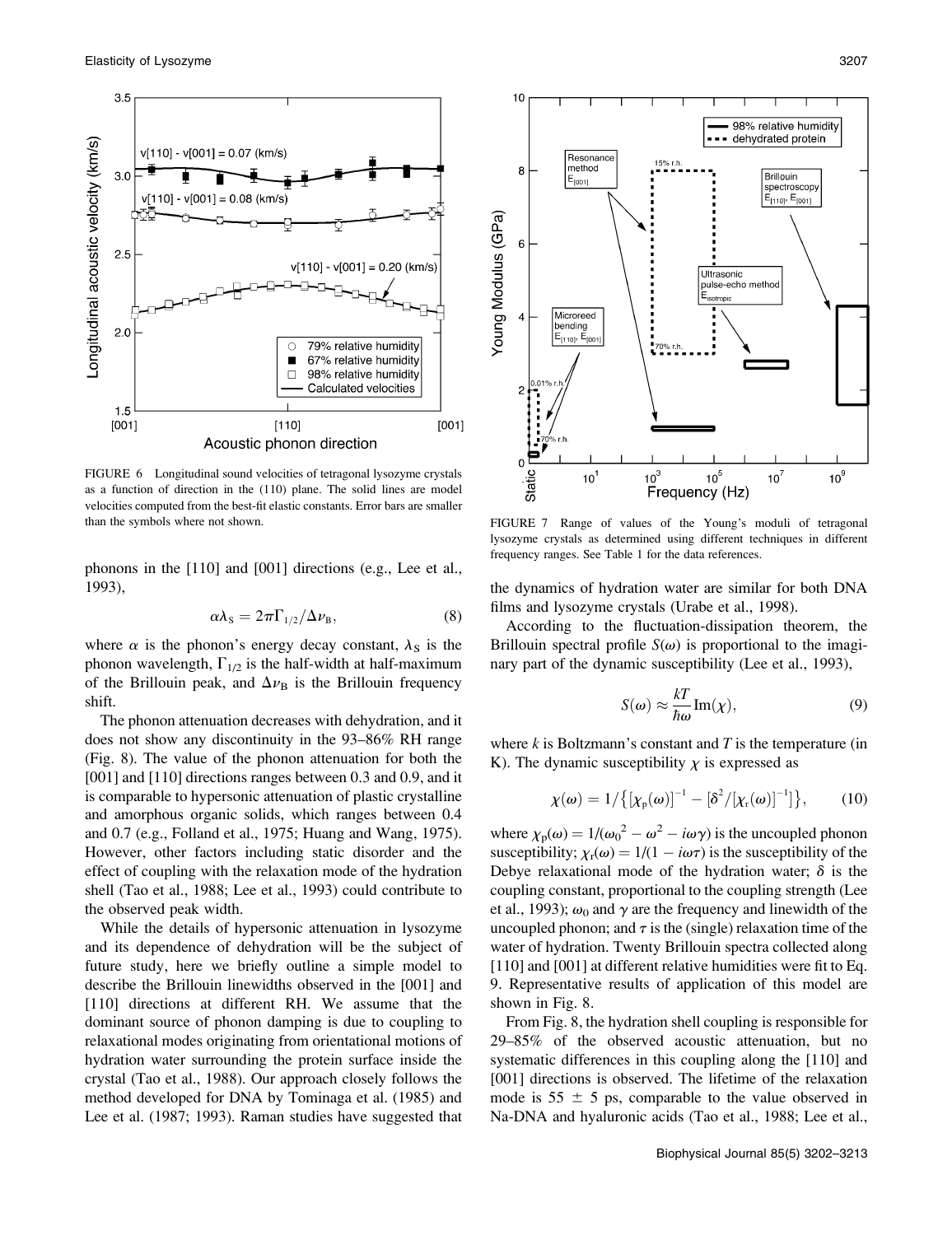

FIGURE 8 Normalized phonon attenuation  $\alpha \lambda_S$  as a function of RH, calculated for phonons propagating along the [110] and [001] directions. Both coupled and uncoupled values are shown for comparison.

1993). The coupling effect increases with decreasing RH, with a maximum at 79% RH, and  $\delta$ -ranges between 1.9 and 3.6 GHz. The coupling also slightly affects the apparent Brillouin peak position: the coupled frequency shifts are systematically 1% lower than the uncoupled shifts for both the [110] and [001] phonons at all relative humidities, which translates into a 2% stiffening of the retrieved elastic moduli. The coupling between acoustic phonons and water relaxation in tetragonal lysozyme is unaffected by the structural transition at 88% RH. This suggests that the structural transition is related to processes not involving the hydration shell, either within the protein framework and/or involving water outside the hydration shell.

X-ray diffraction data and our Brillouin data suggest a strong difference between the elastic behavior along [110] and [001] with decreasing dehydration. However, the effect of hydration water appears to be the same in the two directions. Estimates of the stress associated with dehydration from 98% to 70% RH (Morozov et al., 1988) are on the order of 0.04 GPa. Based on available constraints on the intrinsic compressibility of lysozyme in solution  $(0.1 \text{ GPa}^{-1})$ ; Gavish et al., 1983; Paci and Marchi, 1996) this stress would correspond to an average 0.4% linear compression of the molecule, which is negligible compared with the observed decrease of unit cell parameters upon dehydration from 98% to 79% RH ( $\Delta a/a = 0.03$ ,  $\Delta c/c = 0.11$ ; Dobrianov et al., 2001). This suggests that the main effect of dehydration in tetragonal lysozyme is a change in protein packing density associated with loss of water and not with molecular

compression. This process is anisotropic because of the relatively loose packing along [001] (e.g., Nadarajah and Pusey, 1996).

The observed longitudinal moduli of tetragonal lysozyme can be modeled as a weighted combination of three independent components: 1), an intramolecular component (the stiffness of the protein molecule itself, which we treat as constant for the entire RH range); 2), a component related to the intermolecular water, equal to the bulk modulus of water; and 3), a separation-dependent intermolecular interaction component that accounts for all the direct and watermediated interactions (Coulombic, van der Waals, hydrophobic, and hydrogen bonds) between pairs of protein molecules in the crystal. This approach is a variation on that applied by Lee et al. (1987) to DNA films.

We assume that the elastic moduli can be expressed as

$$
M_{\text{L[hkl]}}^{\text{obs}} = XC_{\text{w}} + (1 - X)(M_{\text{L[hkl]}}^{\text{mol}} + M_{\text{L[hkl]}}^{\text{inter}}), \quad (11)
$$

where  $M_{\text{L[hkl]}}^{\text{obs}}$  is the measured modulus along [hkl],  $M_{\text{L[hkl]}}^{\text{mol}}$  is the intrinsic modulus of the molecule, and  $M_{\text{L[hkl]}}$ <sup>inter</sup> is the component arising from intermolecular interactions.  $C_w$  is the elastic modulus of water (2.1 GPa). X is a volumetric weighting factor for water and protein at any degree of hydration,

$$
X = V_{\text{W[hkl]}} / V_{\text{cryst}},\tag{12}
$$

where  $V_{\text{W[hkl]}}$  is water's volume fraction along the examined crystallographic direction and  $V_{\text{cryst}}$  is the volume of the crystal. This weighting factor accounts for the denser packing of protein molecules in the basal plane compared with the  $c$  crystallographic direction. The weighting scheme in Eq. 11 corresponds to an iso-stress (Reuss) boundary condition between the components of the heterogeneous system.

In a preliminary test of this model we have assumed that intermolecular interactions are limited to a combination of repulsive Coulombic and short-range attractive van der Waals forces. Increasing hydration weakens  $M_{\text{[hk]}}$ <sup>inter</sup> through volume expansion of the crystal. The interaction component of the longitudinal elastic modulus is assumed to have the form (Lee et al., 1987),

$$
M_{\text{L[hkl]}}^{\text{inter}} = D_{\text{[hkl]}}^{\text{inter}} / (d_{\text{[hkl]}} - d_{\text{0[hkl]}})^{\text{N}}, \tag{13}
$$

where  $D_{\text{[hk]}}$  is a constant,  $d_{\text{[hk]}}$  is the intermolecular distance determined from crystallographic data, and  $d_{0[hkl]}$  is an effective molecular size, fixed to have  $d_{[hkl]} - d_{0[hkl]} =$ 3.5 Å at 67% RH. The exponent N is subject to the constraint  $3.9 \leq N \leq 4.1$ . Equation 13 is consistent with the form of empirical potentials for lysozyme in moderately dilute salt solutions (NaCl 200 mM; Tardieu et al., 1999). These show an approximately  $(d - d_0)^{-2}$  dependence (where  $d_0$  in this case is the average molecular diameter) in the  $d - d_0 = 3.5-7$ A range, implying that the corresponding force constant softens approximately as  $(d - d_0)^{-4}$ .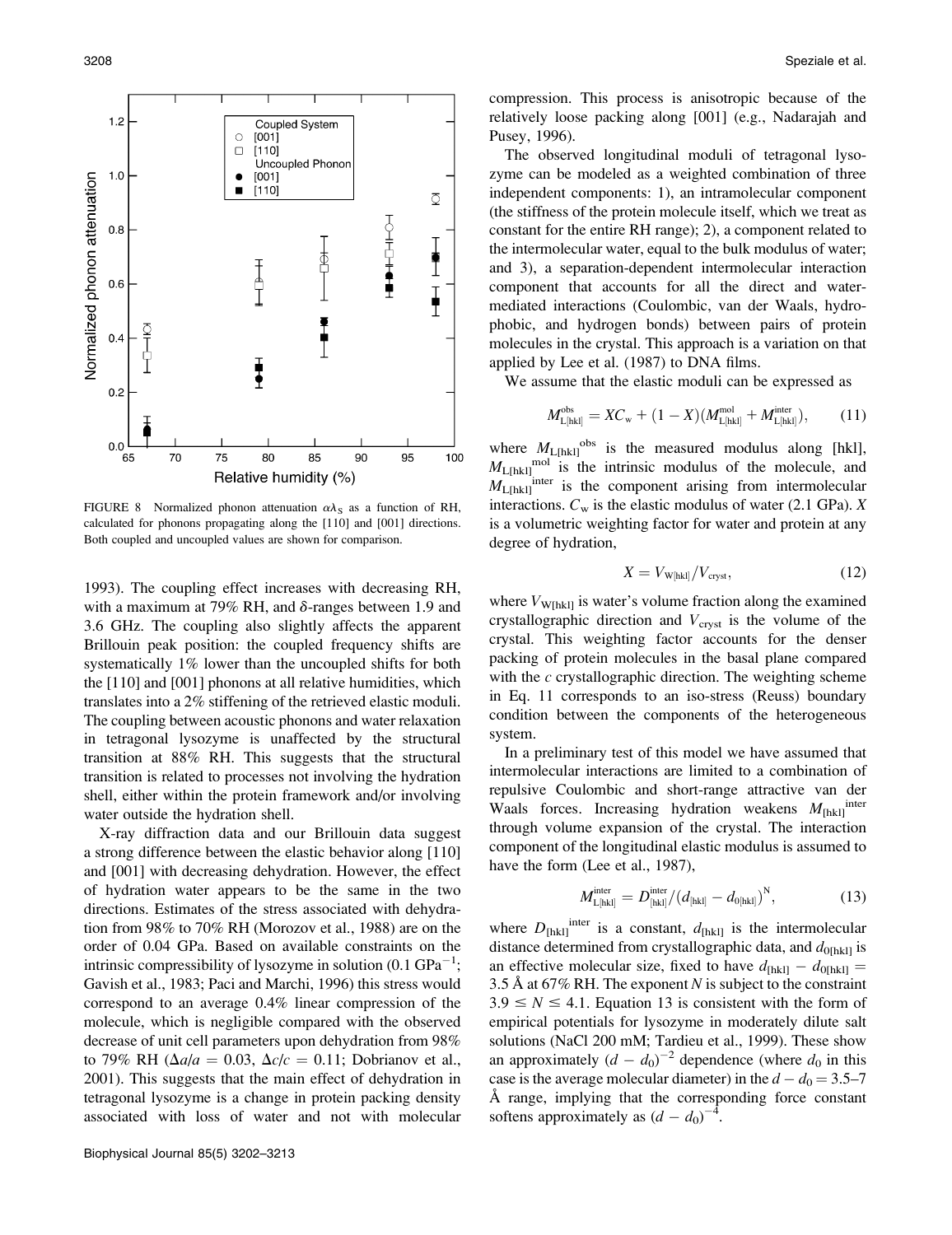TABLE 2 Best fit parameters for the model (Eqs. 11–13) of contributions from molecular and intermolecular elasticity to the longitudinal elastic moduli of tetragonal lysozyme along the [110] and [001] directions

| Modulus (GPa)                                                                                                                                  | [110] Direction                 | [001] Direction                  |
|------------------------------------------------------------------------------------------------------------------------------------------------|---------------------------------|----------------------------------|
| mol<br>$M_{\text{L[hk]}}^{\text{mol}}$<br>$D_{\text{[hk]}}^{\text{inter}}/(d_{\text{[hk]}} - d_{\text{0[hk]}})^{\text{N}}$<br>$d_0 (\text{Å})$ | $6.5 \pm 0.2$<br>$5.8 \pm 0.4*$ | $6.4 \pm 0.2$<br>$5.5 \pm 0.2^*$ |
|                                                                                                                                                | $23.05 \pm 0.05$                | $29.95 \pm 0.05$                 |
| N                                                                                                                                              | 4.0                             | 4.0                              |

\*Calculated at 67% RH.

For our analysis, packing densities, intermolecular distances and their dependence on dehydration were determined from x-ray structural models (Sauter et al., 2001), from morphological and growth models (Nadarajah and Pusey, 1996), and from dehydration isotherms (Gevorkyan and Morozov, 1983). Values of  $d_{0[\text{hkl}]}, N, D_{[\text{hkl}]}$  inter, and  $M_{\text{L[hkl]}}$ <sup>mol</sup> were obtained by requiring the model to agree with experimental data at 67% RH and by adjusting the parameters to obtain a good fit to the data at higher relative humidities (Fig. 5). The best fit parameters are reported in Table 2. Although the model is not unique, it provides a useful starting point for discussing the contribution of different structural components to the observed elasticity and elastic anisotropy. The best fit moduli of the molecule in the [110] and [001] directions are equal within uncertainties  $(M_{\text{L}[110]}^{\text{mol}} = 6.5 \pm 0.2 \text{ GPa}, M_{\text{L}[001]}^{\text{mol}} = 6.4 \pm 0.2 \text{ GPa}.$ At 67% RH the ''stiff framework'' components of the moduli  $(M_{L[hk]})^{mol} + M_{L[hk]})^{inter}$  along [110] and [001] are  $12.3 \pm 0.6$  and  $11.9 \pm 0.4$  GPa, but at 98% RH they are equal to 7.9  $\pm$  0.6 and 6.5  $\pm$  0.4 GPa, the [110] value decreasing more strongly than the [001] value. By testing a wider range of models using a larger data set, we should be able to better constrain the relative contributions of the different components to the elastic properties of tetragonal lysozyme and other protein crystals.

## ADDITIONAL CONSTRAINTS ON THE ELASTIC TENSOR OF LYSOZYME

Christoffel's equation (Eq. 2) can be factored for the (110) plane in the tetragonal system. The phonon velocity is (Fedorov, 1958; Winternheimer and McCurdy, 1978):

$$
v_1 = \sqrt{\frac{A_1 \sin^2 \theta}{2\rho} + \frac{C_{44} \cos^2 \theta}{\rho}},
$$
 (14)

$$
A_1 = C_{11} - C_{12},
$$
  
\n
$$
A_2 = \frac{1}{2}(C_{11} + C_{12}) + C_{66},
$$
  
\n
$$
A_3 = C_{33} + C_{44},
$$
  
\n
$$
A_4 = C_{33} - C_{44},
$$
  
\n
$$
A_5 = C_{13} + C_{44}.
$$

Eq. 14 gives velocities of the pure transverse acoustic mode, whereas Eq. 15 gives the velocities of the quasilongitudinal and the quasitransverse modes.

The longitudinal acoustic mode velocities measured along the (110) plane in crystals at 98%, 79%, and 67% RH were fitted to the Christoffel's equation to obtain a subset of the second-order elastic tensor. The absence of observed transverse acoustic phonon velocities restricts our ability to recover the complete elastic tensor (Castagnede et al., 1992), and allows us only to give constraints on the combination of  $C_{44}$  and  $C_{13}$  in addition to the combination  $C_{11} + C_{12}$  +  $2C_{66}$  and  $C_{33}$ . Additional constraints on the elastic constants derive from the strain energy stability requirement that the elastic tensor is positive definite (Born's criteria), which for a tetragonal crystal translates into (e.g., Fedorov, 1958):

$$
B_1: C_{11} - |C_{12}| > 0,
$$
  
\n
$$
B_2: (C_{11} + C_{12})C_{33} - 2C_{13}^2 > 0,
$$
  
\n
$$
B_3: C_{66} > 0.
$$
 (16)

The procedure used to obtain the elastic constants consisted of two steps: a preliminary parameter search in elastic constant space, and a final nonlinear least-square inversion of the Christoffel's equation performed using the results of the parameter search as a starting model. The inversion routine was based on the Levenberg-Marquardt algorithm.

The same two-stage procedure was also applied to invert the velocity data for the lysozyme crystals at 98%, 79%, and 67% relative humidity. The inversion of the longitudinal velocities allowed us to constrain the combination  $C_{44}$  +  $1/2C_{13}$ . The high linear correlation between these two constants is clearly visible in Fig. 9, which provides an illustration of the ''goodness of fit'' in the case of 98% RH for a wide range of  $C_{13}$  and  $C_{44}$  values when the other constants are fixed to the best model values. The best solutions are not distinguishable at the 70% confidence level at all the RH conditions. The best-fit constants for the examined degrees of dehydration are reported in Table 3. The calculated and observed sound velocities are compared in Fig. 7.

$$
v_{0,2} = \sqrt{\frac{\left(A_2 + C_{44}\right)\sin^2\theta + A_3\cos^2\theta \pm \left\{\left[\left(A_2 - C_{44}\right)\sin^2\theta - A_4\cos^2\theta\right]^2 + \left(2A_5\sin\theta\cos\theta\right)^2\right\}^{1/2}}{2\rho}},\tag{15}
$$

where  $\theta$  is the angular direction of the phonon wave vector with respect to the [001] direction,  $\rho$  is the crystal density, and

The fit results and the mechanical stability conditions allow us to determine bounds to the values of some elastic moduli (Table 3). The calculated adiabatic bulk modulus,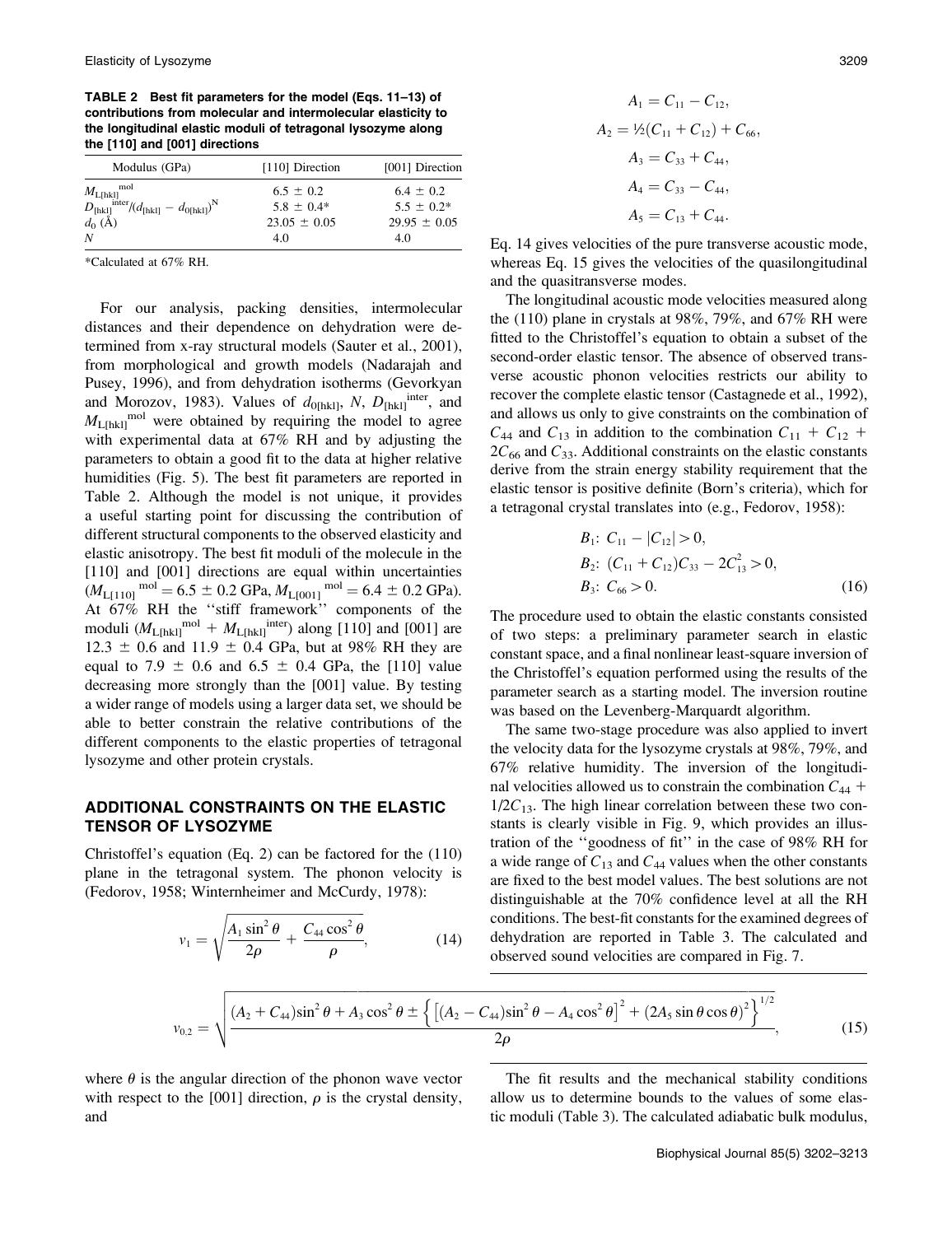![](_page_8_Figure_1.jpeg)

FIGURE 9 Contour plots of the root mean square (RMS) difference, expressed in km/s, between calculated and observed velocities along directions in the [110] plane of a crystal of tetragonal lysozyme at equilibrium hydration conditions (98% RH). The RMS difference is plotted as a function of the two constants  $C_{13}$  and  $C_{44}$ , whereas the values of  $C_{11}$  +  $C_{12}$  + 2C<sub>66</sub> and C<sub>33</sub> are fixed to their best model values of 12.78 and 5.57, respectively. The shaded area represents a region in the constant space where the stability constraint  $(C_{11} + C_{12}) C_{33} > 2C_{13}^2$  is violated.

 $K<sub>S</sub> = - (dP/d \ln V)<sub>S</sub>$ , at 98% relative humidity, ranges between 0.12 and 5.44 GPa. Our result marginally overlaps the range of values of the bulk modulus of native proteins in solution and of lysozyme crystals (4–10 GPa; Kundrot and Richards, 1987; Katrusiak and Dauter, 1996; Kharakoz, 2000; Fourme et al., 2001).

In the case of 98% RH, the direct measurement of the longitudinal acoustic velocity along the [100] direction allows us to fix the value of  $C_{11}$  to 5.49  $\pm$  0.01 GPa. The values of the axial compressibilities determined from highpressure diffraction (Kundrot and Richards, 1987; Fourme et al., 2001) can be used to provide additional constraints on the elastic constants and bulk modulus, if we neglect the difference between the isothermal and isentropic moduli. The logarithmic ratio of the axial compressibilities along the  $c$ - and  $a$ -axes (Nye, 1985) is

$$
\frac{\partial \ln c}{\partial \ln a} = \frac{a}{c} \frac{\partial c}{\partial a / \partial P} = \frac{2s_{13} + s_{33}}{s_{11} + s_{12} + s_{13}} = \frac{C_{11} + C_{12} - 2C_{13}}{C_{33} - C_{13}}.
$$
\n(17)

Combining Brillouin scattering results, axial compressibilities from high-pressure x-ray diffraction by Fourme et al. (2001) (Eq. 17), and the constraints imposed by stability criteria (Eq. 16) we can constrain the value of all the constants for values of  $C_{44}$  between 0.35 and 1.45 GPa (limits fixed by the stability constraints). The range of allowed values of the individual constants and the stability

TABLE 3 Best-fit elastic constants of tetragonal hen egg-white lysozyme crystals from measurements along the (110) plane

| Constant (GPa)                   | 98% Relative<br>humidity | 79% Relative<br>humidity | 67% Relative<br>humidity |
|----------------------------------|--------------------------|--------------------------|--------------------------|
| $\rho (10^6 \text{g/m}^3)^*$     | 1.21                     | 1.25                     | 1.27                     |
| $C_{11}$ + $C_{12}$ + 2 $C_{66}$ | $12.81 \pm 0.08$         | $18.2 \pm 0.2$           | $22.2 \pm 0.4$           |
| $C_{33}$                         | $5.48 \pm 0.05$          | $9.57 \pm 0.12$          | $11.69 \pm 0.08$         |
| $C_{44} + 0.5C_{13}$             | $2.99 \pm 0.05$          | $4.57 \pm 0.05$          | $5.95 \pm 0.05$          |
|                                  | ${<}6.3^{\dagger}$       | ${<}9.0^{\dagger}$       | ${<}11.0$ <sup>†</sup>   |
| $\frac{C_{66}}{\chi_{\rm v}^2}$  | $1.07 - 1.12$            | $1.30 - 1.35$            | $1.32 - 1.50$            |
| RMS (km/s)                       | $0.012 - 0.013$          | $0.012 - 0.014$          | $0.016 - 0.018$          |
| $K_S^{\dagger}$                  | $0.12 - 5.44$            | $0.10 - 9.1$             | $0.10 - 11.0$            |

Bounds to  $C_{66}$  are determined from mechanical stability constraints. RMS (root mean square misfit) =  $\sqrt{\sum_{i=1}^{N} (v_i^{obs} - v_i^{calc})^2 / N}$ ,

$$
\chi^2_{\nu}(\text{normalized }\chi^2) = \left[\sum_{i,1}^{N} \frac{(\mathbf{v}_i^{\text{obs}} - \mathbf{v}_i^{\text{calc}})^2}{\sigma_i^2}\right] / (N - m),
$$

where N is the number of observations,  $v^{obs}$  and  $v^{calc}$  are the observed and calculated (model) velocities,  $\sigma$  is the uncertainty on the observed velocity, and  $m$  is the number of fitted parameters.

\*Density of tetragonal lysozyme at the appropriate RH.

<sup>†</sup>Maximum value imposed by the mechanical stability requirements:  $(C_{11})$ +  $C_{12}$ )  $C_{33}$  –  $2C_{13}^{2}$  > 0 and  $C_{44}$  > 0.

z Bulk modulus of a polycrystalline aggregate calculated assuming stress continuity through grain boundaries (Reuss bound).

criteria are shown in Fig.  $10 a$  and in Table 4. The range of values of Young's modulus and of selected aggregate elastic moduli are shown in Fig.  $10 b$ . The bulk modulus lies in the range between 5.25 and 2.71 GPa, slightly overlapping, but roughly a factor of 2 below the range obtained from static compression of tetragonal lysozyme (Kundrot and Richards, 1987; Fourme et al., 2001).

This discrepancy may in part be due to the difficulty of obtaining a reliable bulk modulus from volume-pressure data over a very limited range of compression. For instance, Fourme et al. (2001) used the ruby fluorescence pressure scale, which is primarily calibrated from measurements made at much higher pressures. While the precision of the ruby fluorescence measurements can be high, the accuracy of the pressure scale is not well-established (Dzwolak et al., 2002). A small absolute inaccuracy, negligible at high pressure, can have a dramatic effect in the comparatively low pressure regimes covered by high-pressure protein crystallography. In addition, systematic errors can result from other factors such as temperature variations (0.02 GPa/K) and internal stresses in ruby grains. The use of Eq. 17 does not require knowledge of the pressure, and thus is not subject to these limitations.

The combined constraints from Brillouin scattering and high-pressure x-ray diffraction measurements restrict the range of values of the shear modulus to 0.17–1.38 G GPa (Fig. 10 b). The ''isotropic'' Poisson's ratio is not wellconstrained, and it can range between the value of 0.48 (for  $C_{44} = 0.35$  GPa) and 0.28 when  $C_{44} = 1.45$  GPa. This wide range corresponds to values going from those of rigid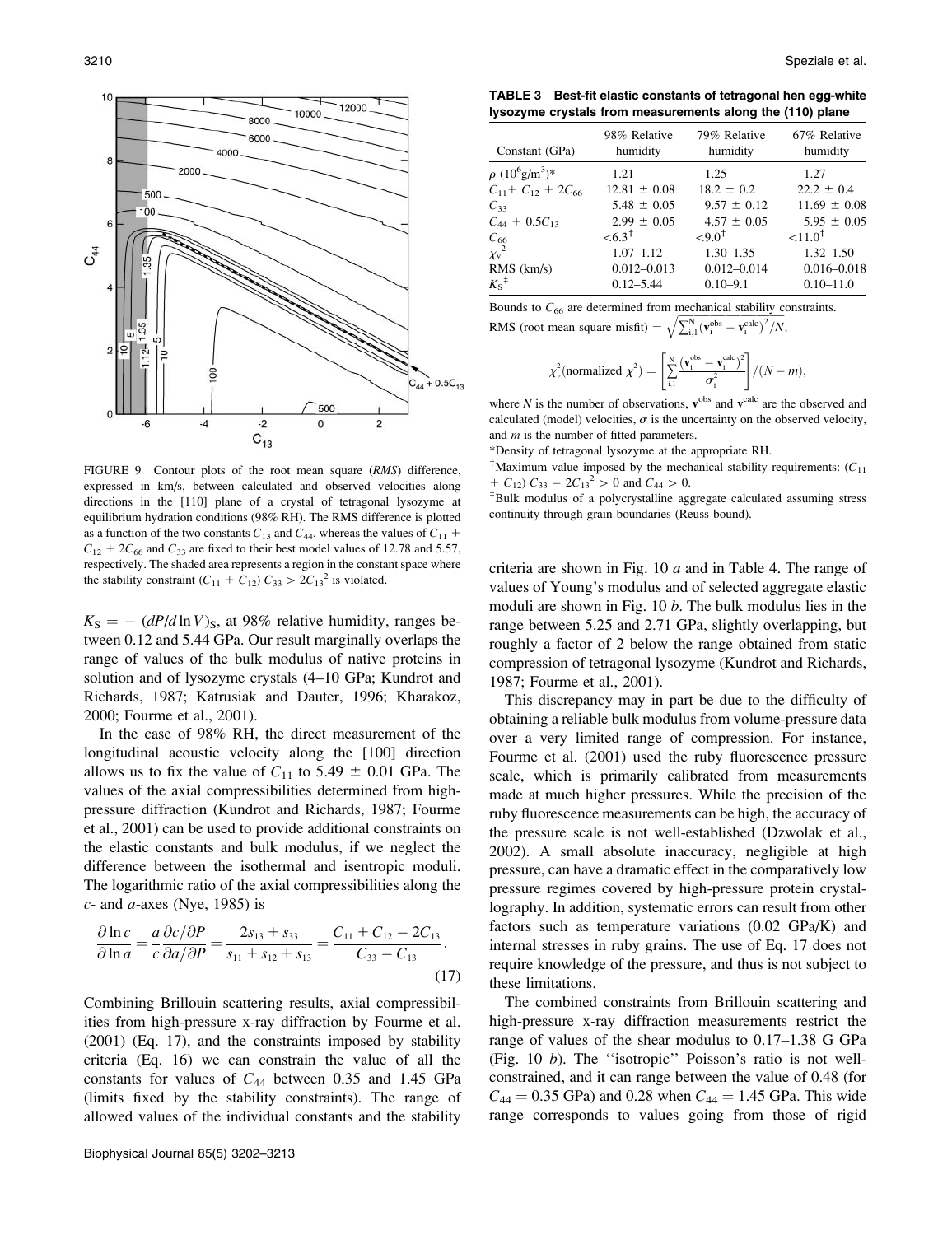![](_page_9_Figure_1.jpeg)

FIGURE 10 Ranges of possible values of the elastic moduli of tetragonal lysozyme at 98% RH as a function of the value of the constant  $C_{44}$ . (a) Elastic constants and mechanical stability criteria  $(B_1, B_2)$ . (b) Aggregate of Young's modulus ( $E_{\text{Aggr.}}$ ); aggregate of Poisson's ratio ( $\sigma$ ); selected directional Young's moduli ( $E_{[110]}$ ,  $E_{[001]}$ ); and the bulk ( $K_R$ ) and shear ( $G_R$ ) moduli for a polycrystalline aggregate calculated assuming stress continuity across grain boundaries (Reuss bound).  $B_1 = C_{11} - |C_{12}|$  and  $B_2 = (C_{11} + C_{12})$  $C_{12}$ )  $C_{33} - 2C_{13}^2$ .

polymers to those of soft rubbers. A value similar to our upper bound (0.47) was obtained from ultrasonic measurements for crystals of ribonuclease-A and human hemoglobin (Edwards et al., 1990).

Upper and lower bounds to the Young's moduli along the [110] and [001] directions (see for instance, Nye, 1985, p. 145) are 0.58 and 0.17 GPa (lower bound) and 3.20 and 2.04 GPa (upper bound), respectively (Fig. 9 b, Table 4). The values of the two moduli are constrained to  $2.9 \pm 0.3$  GPa and 1.6  $\pm$  0.3 GPa, respectively, when  $C_{44}$  is  $> 0.8$  GPa. These higher bounds of the two moduli are comparable to the Young's moduli calculated assuming elastic isotropy and a Poisson's ratio of 0.33 (Table 1), and support the existence of a frequency dependence of the elastic moduli (Fig. 7). The average logarithmic frequency derivative,  $\partial E/\partial \log \nu$ , calculated by combining the results of this study with the range of the available data from different techniques (see Fig. 7), ranges between 0.2 and 0.4 GPa/decade over the range from 1 Hz to  $10^9$  Hz. These values are in good agreement with the available data for the frequency dependence of the bulk

TABLE 4 Dynamic elastic constants of tetragonal hen egg-white lysozyme refined using additional Brillouin measurements along the [100] direction and constraints from high-pressure x-ray diffraction

| Constant (GPa)            | 98% Relative humidity |  |
|---------------------------|-----------------------|--|
| $C_{11}$                  | $5.49 \pm 0.03$       |  |
| $C_{12}$                  | $5.02 - 0.02$         |  |
| $C_{13}$                  | $5.28 - 3.08$         |  |
| $C_{33}$                  | $5.48 \pm 0.05$       |  |
| $C_{44}$                  | $0.35 - 1.45*$        |  |
| $C_{66}$                  | $1.15 - 3.65$         |  |
| $\frac{K_S}{G}^{\dagger}$ | $5.25 - 2.71$         |  |
|                           | $0.17 - 1.38$         |  |
| $E_{[110]}$               | $0.58 - 3.20$         |  |
| $E_{[001]}$               | $0.17 - 2.04$         |  |

\*Fixed value.

<sup>†</sup>Moduli of a polycrystalline aggregate calculated assuming stress continuity through grain boundaries (Reuss bound).

modulus in polymers (0.04–0.5 GPa/decade; Lagakos et al., 1986), and indicate that protein crystals exhibit a viscoelastic response.

#### CONCLUSIONS

Brillouin scattering of tetragonal lysozyme along directions in the (110) plane allowed the determination of the acoustic velocity, the velocity anisotropy, and their dependence on the degree of dehydration. The effect of dehydration is to increase the stiffness and to decrease the elastic anisotropy of tetragonal lysozyme. A velocity discontinuity and a change of the sign of the elastic anisotropy occur at RH in the range between 93% and 86%, consistent with x-ray diffraction measurements of structural changes reported by Dobrianov et al. (2001).

The linewidths of the Brillouin peaks were described using a mechanical model in which the phonon mode couples to a (single) relaxational mode of the hydration water. The relaxation time (55 ps) is similar to that found for DNA films. Another simple model illustrated how information about intermolecular and intramolecular contributions to protein crystal elasticity can be extracted from the humidity dependence of sound velocities. A preliminary test of this model suggests that the anisotropy of tetragonal lysozyme is controlled by crystal packing and not by intrinsic molecular anisotropy.

The dependence of velocity on scattering direction places constraints on the elastic tensor. The inverted elastic moduli provide a more detailed picture of lysozyme elasticity as a function of hydration than has been possible using other techniques.

Our results demonstrate that Brillouin spectroscopy is a powerful probe of elastic and structural properties of protein crystals. It is a nondestructive, noncontact technique, which can be applied to protein crystals of ordinary size. The direct determination of the elastic tensor, when combined with structural data from x-ray crystallography, will allow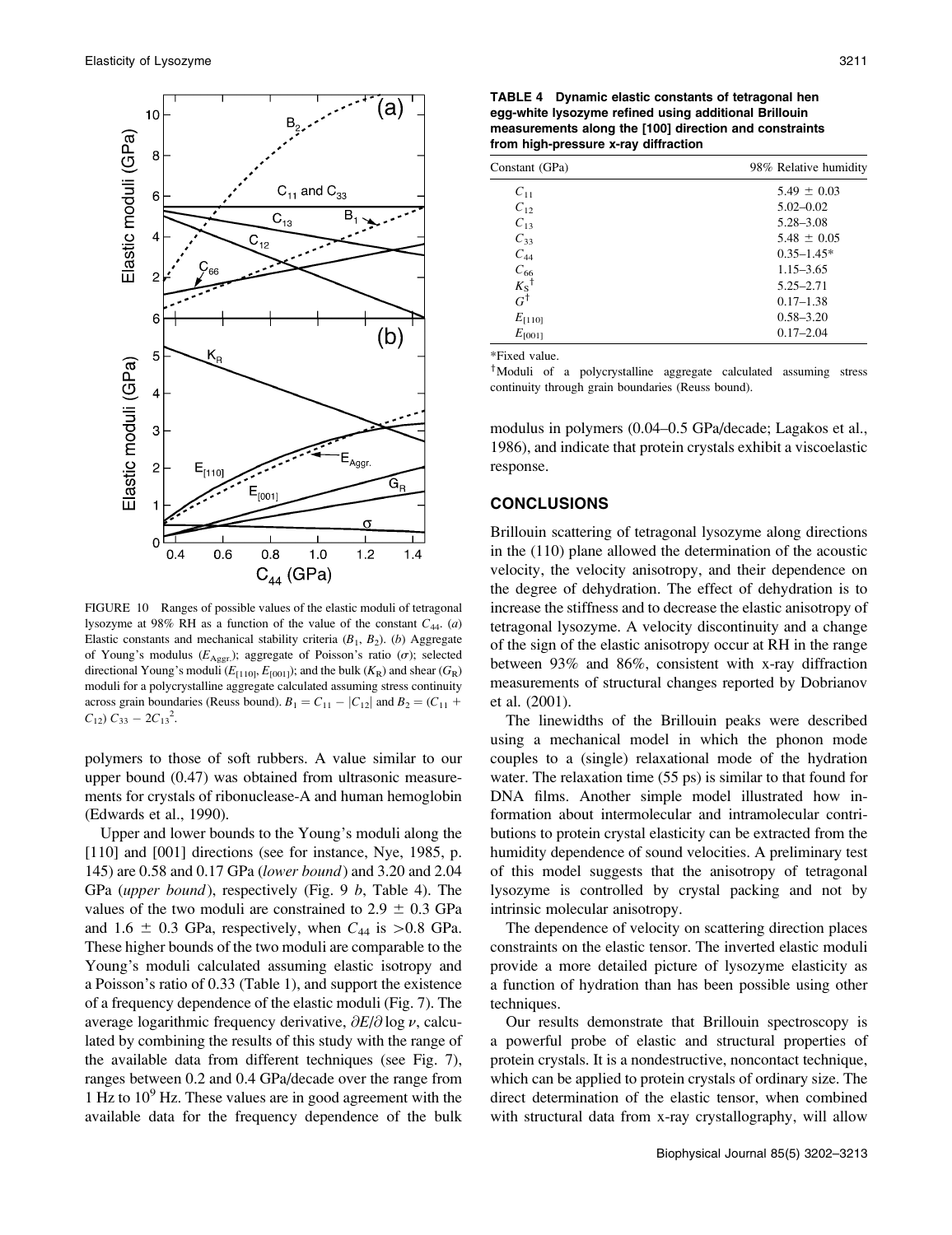a more detailed analysis and understanding of protein structure and dynamics.

The authors thank R. O. Pohl for initially bringing Brillouin spectroscopy to the attention of R.E.T.

This work was supported by the National Aeronautics and Space Administration (NAG8-1357 and NAG8-1831); the National Science Foundation (EAR-9725395); and the David and Lucille Packard Foundation (to T.S.D.). The Cornell High-Energy Synchrotron Source is supported by the National Science Foundation (DMR 9713424).

#### REFERENCES

- Auld, B. 1973. Acoustic Fields and Waves in Solids. Vol. 1. John Wiley and Sons, New York, London, Sidney, Toronto.
- Brillouin, L. 1922. Diffusion de la lumière et des rayons-x par un corps transparent homogène: influence de l'agitation termique. L. Ann. Physique. 17:88–122.
- Castagnede, B., A. G. Every, and W. Sachse. 1992. Numerical simulation of the instabilities associated to the recovery of elastic constants of anisotropic solids from quasi-longitudinal velocities alone. C.R. Acad Sci. Paris. 314. Serie. II:865–871.
- Caylor, C., S. Speziale, S. Kriminski, T. Duffy, C.-S. Zha, and R. E. Thorne. 2001. Measuring the elastic properties of protein crystals by Brillouin scattering. J. Crystal Growth. 232:498–501.
- Cervelle, B., F. Cesbron, and J. Berthou. 1974. Morphologie et propriétés optiques des cristaux de lysozyme de poule de type quadratique et orthorhombique. Acta Crystallogr. A30:645–648.
- Cummins, H. Z., and P. E. Schoen. 1972. Linear scattering from thermal fluctuations. In Laser Handbook. F. T. Arecchi, and E. O. Schultz-Dubois, editors. North-Holland, Amsterdam, The Netherlands. 1029– 1076.
- Dobrianov, I., S. Kriminski, C. L. Caylor, S. G. Lemay, C. Kimmer, A. Kisselev, K. D. Finkelstein, and R. E. Thorne. 2001. Dynamic response of tetragonal lysozyme crystals to changes in relative humidity: implications for post-growth crystal treatments. Acta Crystallogr. D57:61–68.
- Dzwolak, W., M. Kato, and Y. Taniguchi. 2002. Fourier transform infrared spectroscopy in high-pressure studies on proteins. Biochim. Biophys. Acta. 1595:131–144.
- Edwards, C., S. B. Palmer, P. Emsley, J. R. Helliwell, D. Glover, G. W. Harris, and D. S. Moss. 1990. Thermal motion in proteins estimated using laser-generated ultrasound and Young's modulus measurements. Acta Crystallogr. A46:315–320.
- Fedorov, F. I. 1958. Theory of Elastic Waves in Crystals. Plenum Press, New York.
- Folland, R., D. A. Jakson, and S. Rajogopal. 1975. Measurement of the elastic constants in the hexagonal plastic crystal of norbornylene. In Light Scattering in Solids. M. Balkanski, R. C. C. Leite, and S. P. S. Porto, editors. John Wiley and Sons, New York, Sidney, Toronto. 694– 701.
- Fourme, R., R. Kahn, M. Mezouar, E. Girard, C. Hoerentrup, T. Prangé, and I. Ascone. 2001. High-pressure protein crystallography (HPPX): instrumentation, methodology and results on lysozyme crystals. J. Synchro. Rad. 8:1149–1156.
- Gavish, B., E. Gratton, and C. J. Hardy. 1983. Adiabatic compressibility of globular proteins. Proc. Natl. Acad. Sci. USA. 80:750–754.
- Gevorkyan, S. G., and V. N. Morozov. 1983. Dependence of the hydration isotherm of lysozyme on the packing of the molecules in the solid phase. Biophysics. 28:1002–1007.
- Gosline, J., M. Lillie, E. Carrington, P. Guerrette, C. Ortlepp, and K. Savage. 2002. Elastic proteins: biological roles and mechanical properties. Phil. Trans. R. Soc. Lond. B. 357:121–132.

Biophysical Journal 85(5) 3202–3213

- Huang, Y. Y., and C. H. Wang. 1975. Brillouin, Rayleigh and depolarized scattering studies of polypropylene glycol. I. J. Chem. Phys. 62:120–126.
- Katrusiak, A., and Z. Dauter. 1996. Compressibility of lysozyme protein crystals by x-ray diffraction. Acta Crystallogr. D52:607–608.
- Kharakov, D. 2000. Protein compressibility, dynamics, and pressure. Biophys. J. 79:511–525.
- Krüger, J. K., A. Marx, L. Peetz, R. Roberts, and H.-G. Unruh. 1986. Simultaneous determination of elastic and optical properties of polymers by high performance Brillouin spectroscopy using different scattering geometries. Coll. Polym. Sci. 264:403–414.
- Krüger, J. K. 1989. Brillouin spectroscopy and its application to polymers. In Optical Techniques to Characterize Polymer Systems, Studies in Polymer Science, Vol. 5. H. Bässler, editor. Elsevier Science. 429–534.
- Kundrot, C. E., and F. Richards. 1987. Crystal structure of hen egg-white lysozyme at a hydrostatic pressure of 1000 atmospheres. J. Mol. Biol. 193:157–170.
- Lagakos, N., J. Jarzynski, J. H. Cole, and J. A. Bucaro. 1986. Immersion apparatus for ultrasonic measurements in polymers. J. Acoustic. Soc. Am. 56:1469–1477.
- Lee, S. A., S. M. Lindsay, J. W. Powell, T. Weidlich, N. J. Tao, G. D. Lewen, and A. Rupprecht. 1987. A Brillouin scattering study of the hydration of Li- and Na-DNA films. Biopolymers. 26:1637–1665.
- Lee, S. A., M. R. Flowers, W. F. Oliver, A. Rupprecht, and S. M. Lindsay. 1993. Brillouin-scattering of hyaluronic acid: dynamic coupling with the water of hydration and phase transitions. Phys. Rev. E. 47:667–683.
- Lindsay, S. M., M. W. Anderson, and J. R. Sandercock. 1981. Construction and alignment of a high performance multipass Vernier tandem Fabry-Perot interferometer. Rev. Sci. Instrum. 52:1478–1486.
- Morozov, V. N., and T. Y. Morozova. 1981. Viscoelastic properties of protein crystals: triclinic crystals of hen egg white lysozyme in different conditions. Biopolymers. 20:451–467.
- Morozov, V. N., and T. Y. Morozova. 1986. Thermal motion of whole protein molecules in protein solids. J. Theor. Biol. 121:73–88.
- Morozov, V. N., and T. Y. Morozova. 1993. Elasticity of globular proteins. The relation between mechanics, thermodynamics and mobility. J. Biomol. Struct. Dyn. 11:459–481.
- Morozov, V. N., T. N. Morozova, G. S. Kachalova, and E. T. Myachin. 1988. Interpretation of water desorption isotherms of lysozyme. Int. J. Biol. Macromol. 10:329–336.
- Nadarajah, A., and M. L. Pusey. 1996. Growth mechanism and morphology of tetragonal lysozyme crystals. Acta Crystallogr. D52:983–996.
- Nye, J. F. 1985. Physical Properties of Crystals. Clarendon Press, Oxford, UK.
- Paci, E., and M. Marchi. 1996. Intrinsic compressibility and volume compression in solvated proteins by molecular dynamics at highpressure. Proc. Natl. Acad. Sci. USA. 93:11609–11614.
- Rockland, J. T. 1960. Saturated salt solutions for static control of relative humidity between 5°C and 40°C. Anal. Chem. 32:1375–1376.
- Salunke, D. M., B. Veerapandian, R. Kodandapani, and M. Vijayan. 1985. Water-mediated transformations in protein crystals. Acta Crystallogr. B41:431–436.
- Sarvazyan, A. P. 1991. Ultrasonic velocimetry of biological compounds. Annu. Rev. Biophys. Biophys. Chem. 20:321–342.
- Sauter, C., F. Otalora, J.-A. Gaviria, O. Vidal, R. Giege, and J. M. Garcia-Ruiz. Structure of tetragonal hen-egg lysozyme at 0.94 Å from crystals grown by the counter-diffusion method.2001. Acta Cryst. D57:1119– 1126.
- Tachibana, M., K. Kojima, R. Ikuyama, Y. Kobayashi, and M. Ataka. 2000. Sound velocity and dynamic elastic constants of lysozyme single crystals. Chem. Phys. Lett. 332:259–264.
- Tachibana, M., K. Kojima, R. Ikuyama, Y. Kobayashi, and M. Ataka. 2002. Erratum: Sound velocity and dynamic elastic constants of lysozyme single crystals. Chem. Phys. Lett. 354:360.